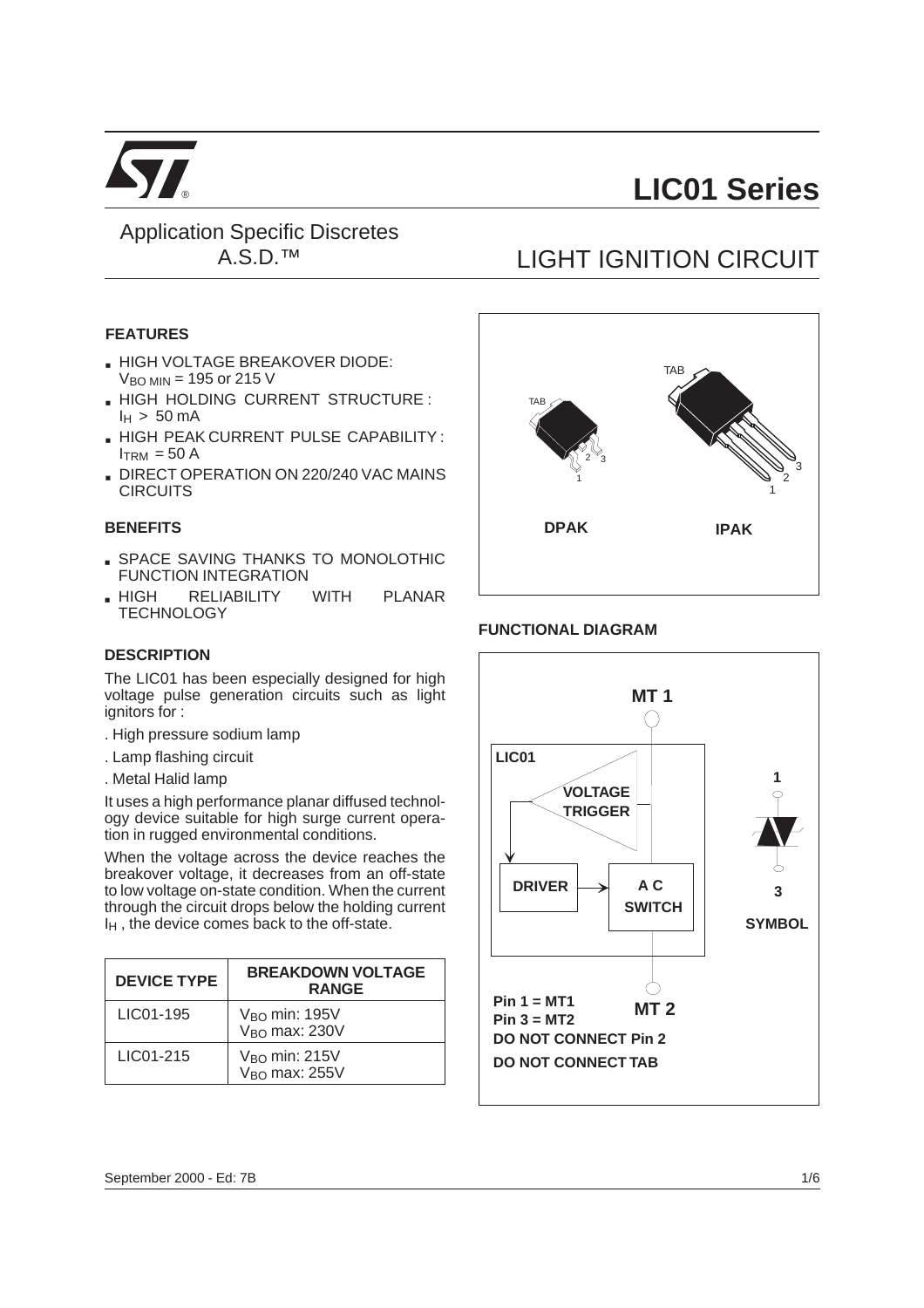# **ABSOLUTE RATINGS** (limiting values)

| <b>Symbol</b>                       | <b>Parameter</b>                                  | Value           | Unit        |
|-------------------------------------|---------------------------------------------------|-----------------|-------------|
| <b>ITRM</b>                         | Repetitive surge peak on state current            | ±50             | A           |
| IT(RMS)                             | RMS on state current                              | 1.2             | Α           |
| di/dt                               | Critical rate of rise on state current            | 80              | $A/\mu s$   |
| V <sub>DRM</sub> / V <sub>RRM</sub> | Repetitive peak off state voltage                 | 180             | V           |
| Tstg                                | Storage junction temperature range                | $-40$ to $+125$ | $^{\circ}C$ |
|                                     | Operating junction temperature range              | $-20$ to 125    | °C          |
| Tτ                                  | Maximum lead temperature for soldering during 10s | 260             | °C          |

**Note 1** : Test current waveform



#### **THERMAL RESISTANCE**

| Symbol     | <b>Parameter</b>    | Value | Unit          |
|------------|---------------------|-------|---------------|
| $Rth(i-a)$ | Junction to ambient | 100   | $\degree$ C/W |
| $Rth(i-c)$ | Junction to case    | 3.5   | $\degree$ C/W |

#### **ORDERING INFORMATION**



 $\sqrt{M}$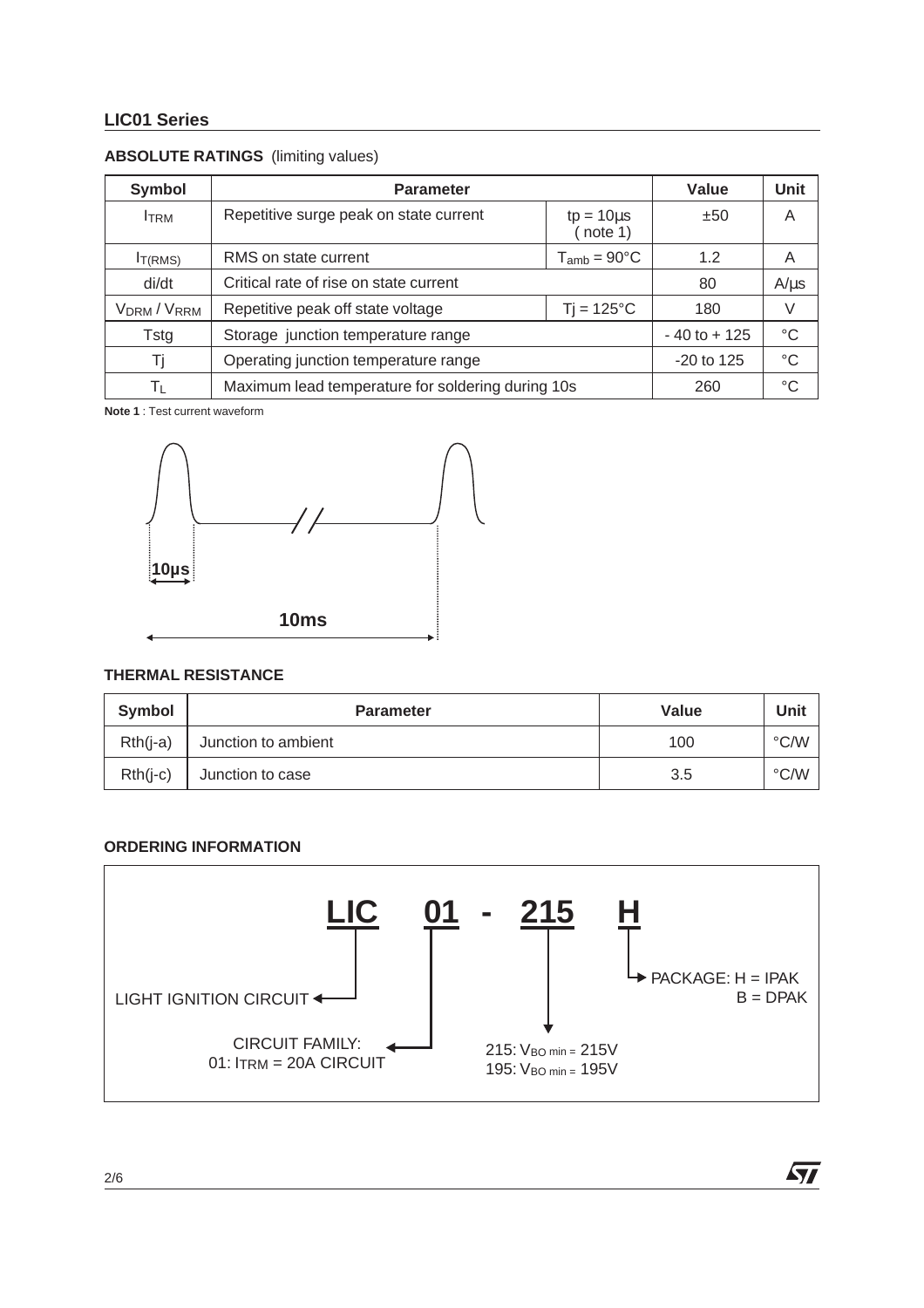# **ELECTRICAL CHARACTERISTICS**

| <b>Symbol</b>   | <b>Parameters</b> |  |  |
|-----------------|-------------------|--|--|
| V <sub>RM</sub> | Stand-off voltage |  |  |
| Vтм             | On-state voltage  |  |  |
| Vro             | Breakover voltage |  |  |
| Ітм             | On-state current  |  |  |
| Iн              | Holding current   |  |  |
| Iво             | Breakover current |  |  |
| Iвм             | Leakage current   |  |  |



# **ELECTRICAL PARAMETERS**

| <b>Symbol</b>         | <b>Test conditions</b> | Value     | <b>Unit</b>         |            |     |    |
|-----------------------|------------------------|-----------|---------------------|------------|-----|----|
| <b>IRM</b>            | $V_D = V_{RM} 180V$    |           | $Ti = 25^{\circ}C$  | <b>MAX</b> | 5   | μA |
|                       |                        |           | $Ti = 125^{\circ}C$ | <b>MAX</b> | 50  | μA |
| <b>V<sub>BO</sub></b> | <b>I</b> BO            | LIC01-195 | $Ti = 25^{\circ}C$  | <b>MIN</b> | 195 | V  |
|                       |                        |           |                     | <b>MAX</b> | 230 |    |
|                       |                        | LIC01-215 | $Ti = 25^{\circ}C$  | <b>MIN</b> | 215 | V  |
|                       |                        |           |                     | <b>MAX</b> | 255 |    |
| <b>I</b> BO           | $V_{\rm BO}$ max.      |           | $Tj = 25^{\circ}C$  | <b>TYP</b> | 200 | μA |
|                       |                        |           |                     | <b>MAX</b> | 500 |    |
| Iн.                   | $I_T = 350mA$          |           | $Ti = 25^{\circ}C$  | <b>MIN</b> | 50  | mA |
| <b>V<sub>TM</sub></b> | $ITM = 1A$             |           | $Ti = 25^{\circ}C$  | <b>MAX</b> | 5   | V  |

## **HOLDING CURRENT TEST CIRCUIT**

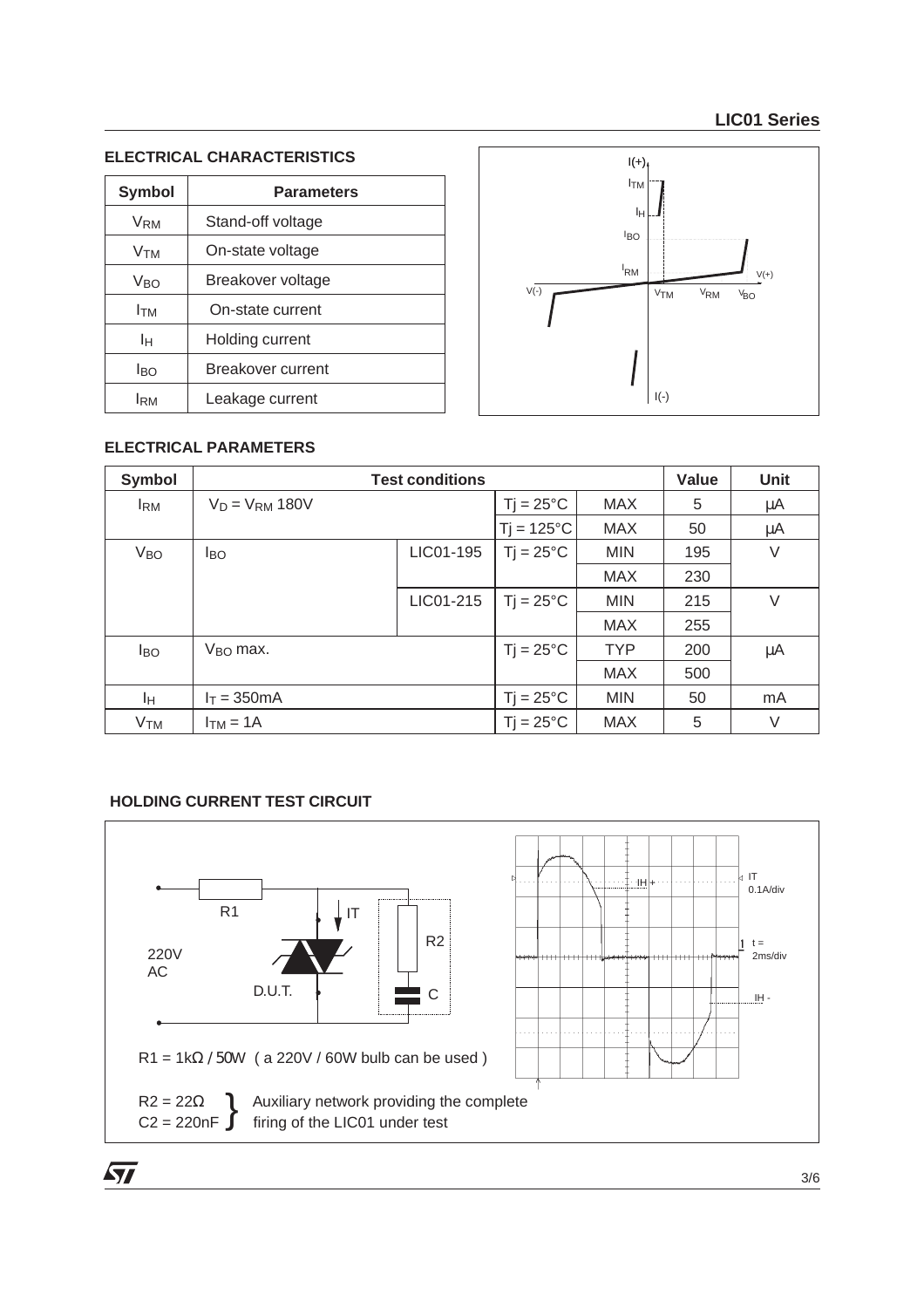

#### **VARIATION OF VBO VERSUS JUNCTION TEMPERATURE**





#### **TYPICAL APPLICATION**

When the peak voltage across C1 reaches the break over voltage VBO of the LIC01, this device turns on and produces a pulse of current through the primary of the transformer. In turn, the transformer generates high voltage pulses across the lamp.

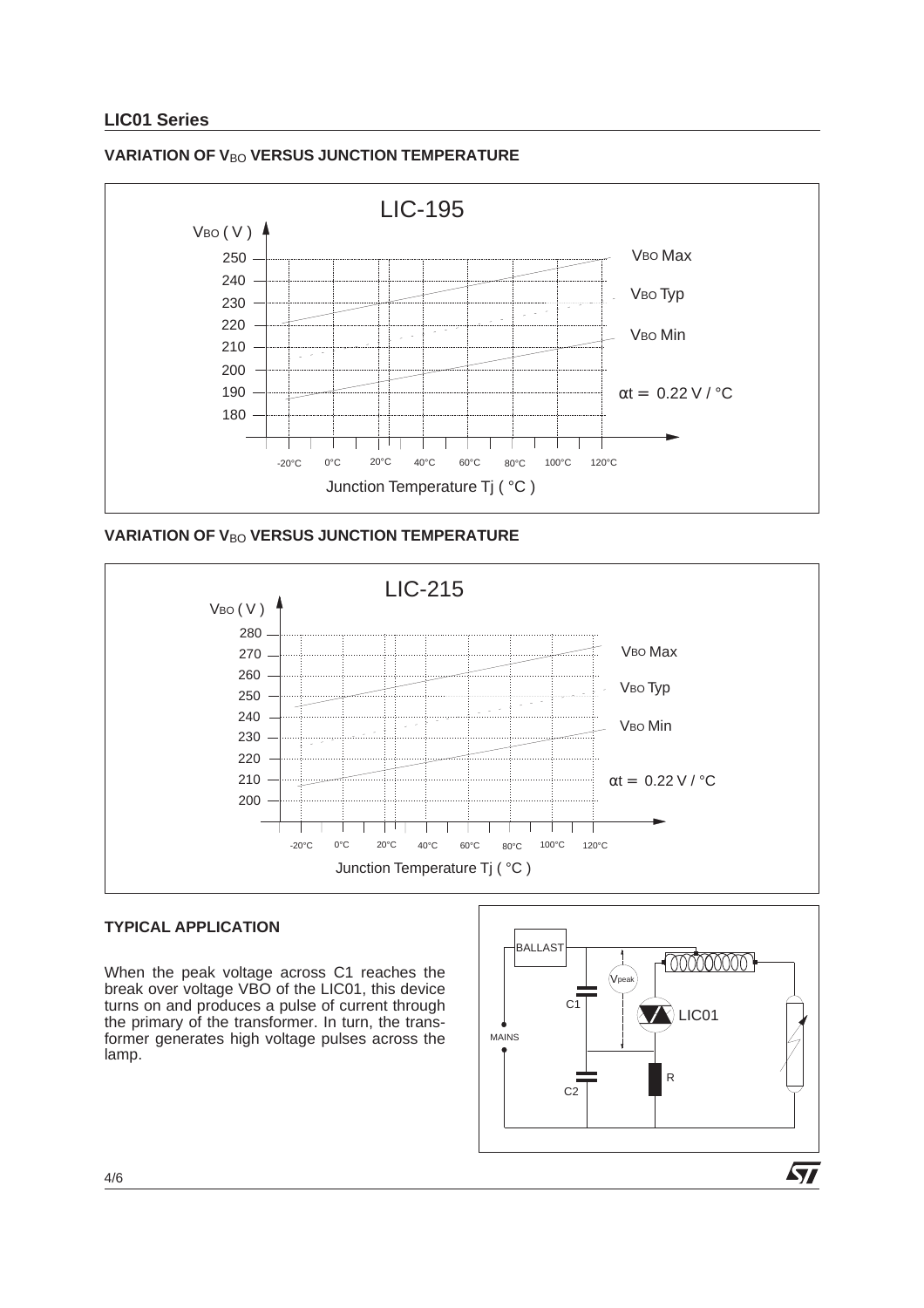#### **PACKAGE MECHANICAL DATA** DPAK (Plastic)



|                | <b>DIMENSIONS</b>  |      |             |               |       |             |  |
|----------------|--------------------|------|-------------|---------------|-------|-------------|--|
| REF.           | <b>Millimeters</b> |      |             | <b>Inches</b> |       |             |  |
|                | Min.               | Typ. | <b>Max</b>  | Min.          | Typ.  | Max.        |  |
| A              | 2.20               |      | 2.40        | 0.086         |       | 0.094       |  |
| A1             | 0.90               |      | 1.10        | 0.035         |       | 0.043       |  |
| A2             | 0.03               |      | 0.23        | 0.001         |       | 0.009       |  |
| B              | 0.64               |      | 0.90        | 0.025         |       | 0.035       |  |
| <b>B2</b>      | 5.20               |      | 5.40        | 0.204         |       | 0.212       |  |
| C              | 0.45               |      | 0.60        | 0.017         |       | 0.023       |  |
| C <sub>2</sub> | 0.48               |      | 0.60        | 0.018         |       | 0.023       |  |
| D              | 6.00               |      | 6.20        | 0.236         |       | 0.244       |  |
| E              | 6.40               |      | 6.60        | 0.251         |       | 0.259       |  |
| G              | 4.40               |      | 4.60        | 0.173         |       | 0.181       |  |
| н              | 9.35               |      | 10.10       | 0.368         |       | 0.397       |  |
| L2             |                    | 0.80 |             |               | 0.031 |             |  |
| L4             | 0.60               |      | 1.00        | 0.023         |       | 0.039       |  |
| V <sub>2</sub> | $0^{\circ}$        |      | $8^{\circ}$ | $0^{\circ}$   |       | $8^{\circ}$ |  |

# **FOOT PRINT DIMENSIONS** (in millimeters)



 $\sqrt{27}$